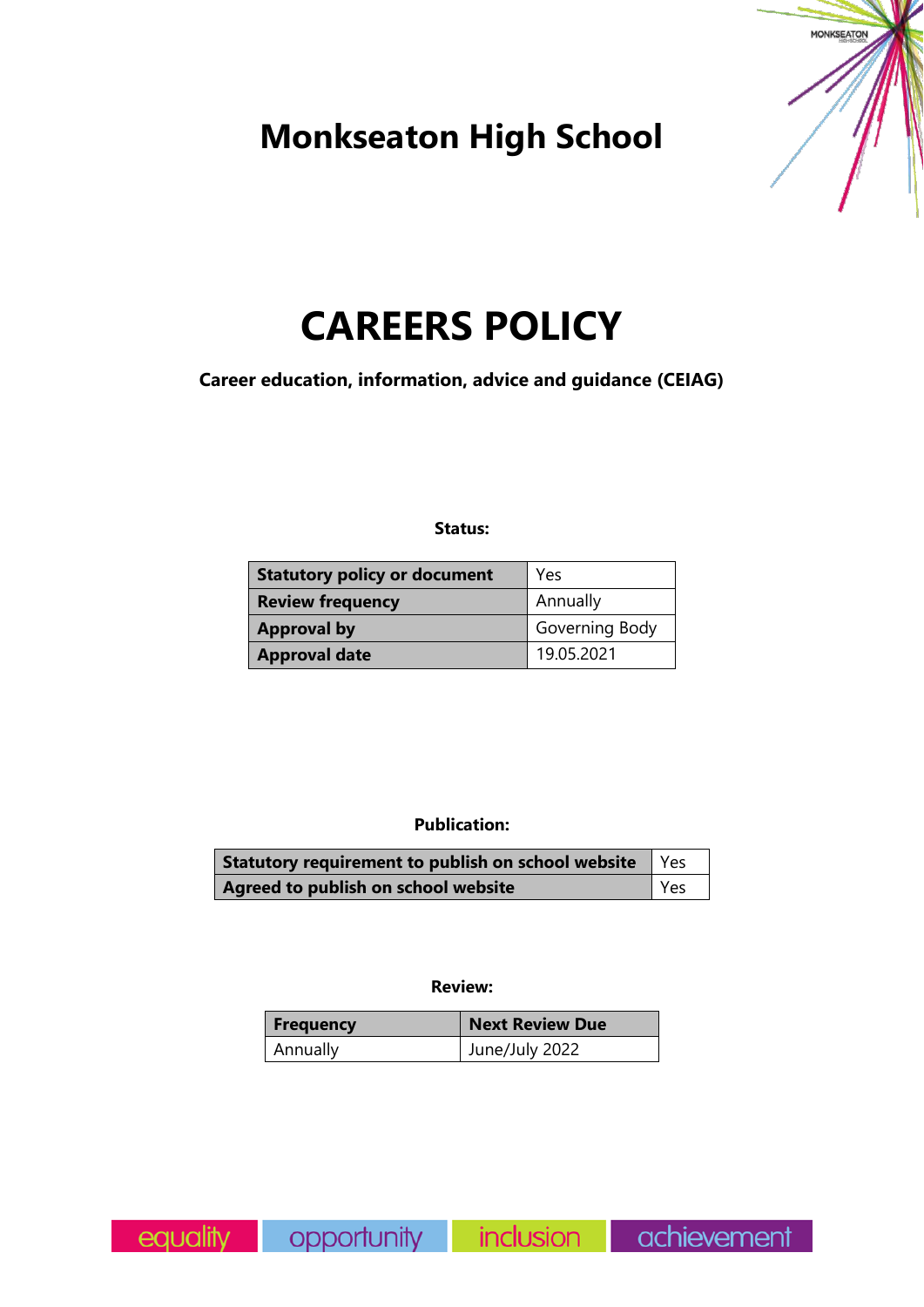## **Careers Education, Information, Advice & Guidance**

## **MHS Strategy 2021-22**

There has never been a time when careers guidance has been as important for young people as it is today. The landscape of education, training and employment opportunities that students need to navigate is more complex and more challenging than that faced by previous generations. While the economy is beginning to recover from the recent recession, levels of youth unemployment and under-employment are still high. The raising of the age for participating in learning means that young people face a wider range of choices of courses and places to study.

The government and Department for Education (DfE) examination reforms cycle has been completed and opportunities in higher education extend now beyond the UK to other parts of Europe and further afield. Students need help to make choices and manage transitions: they need good quality careers education, information, advice and guidance.

The school careers plan sets out how the school intends to provide a fit for purpose careers programme with the available resources which will provide our students with the knowledge, inspiration and ability to take ownership of their own career action plans which will enable them to succeed in their chosen career paths.

## **Gatsby Benchmarks**

Everything we do in relation to careers at MHS is centred around achieving the 8 Gatsby Benchmarks. In 2014, Lord Sainsbury's Gatsby Charitable Foundation published a report by Professor Sir John Holman, Adviser in Education at the Gatsby Charitable Foundation, titled "Good Career Guidance." The report identified eight benchmarks that are the core dimensions of good careers and enterprise provision in schools. These benchmarks are a central component of the DfE "Careers Strategy" that was published in December 2017 and are what we as a school strive to achieve every day for all students at Monkseaton High.

- 1. A stable careers programme
- 2. Learning from career and labour market information
- 3. Addressing the needs of each pupil
- 4. Linking curriculum learning to careers
- 5. Encounters with employers and employees
- 6. Experiences of workplaces
- 7. Encounters with further and higher education
- 8. Personal guidance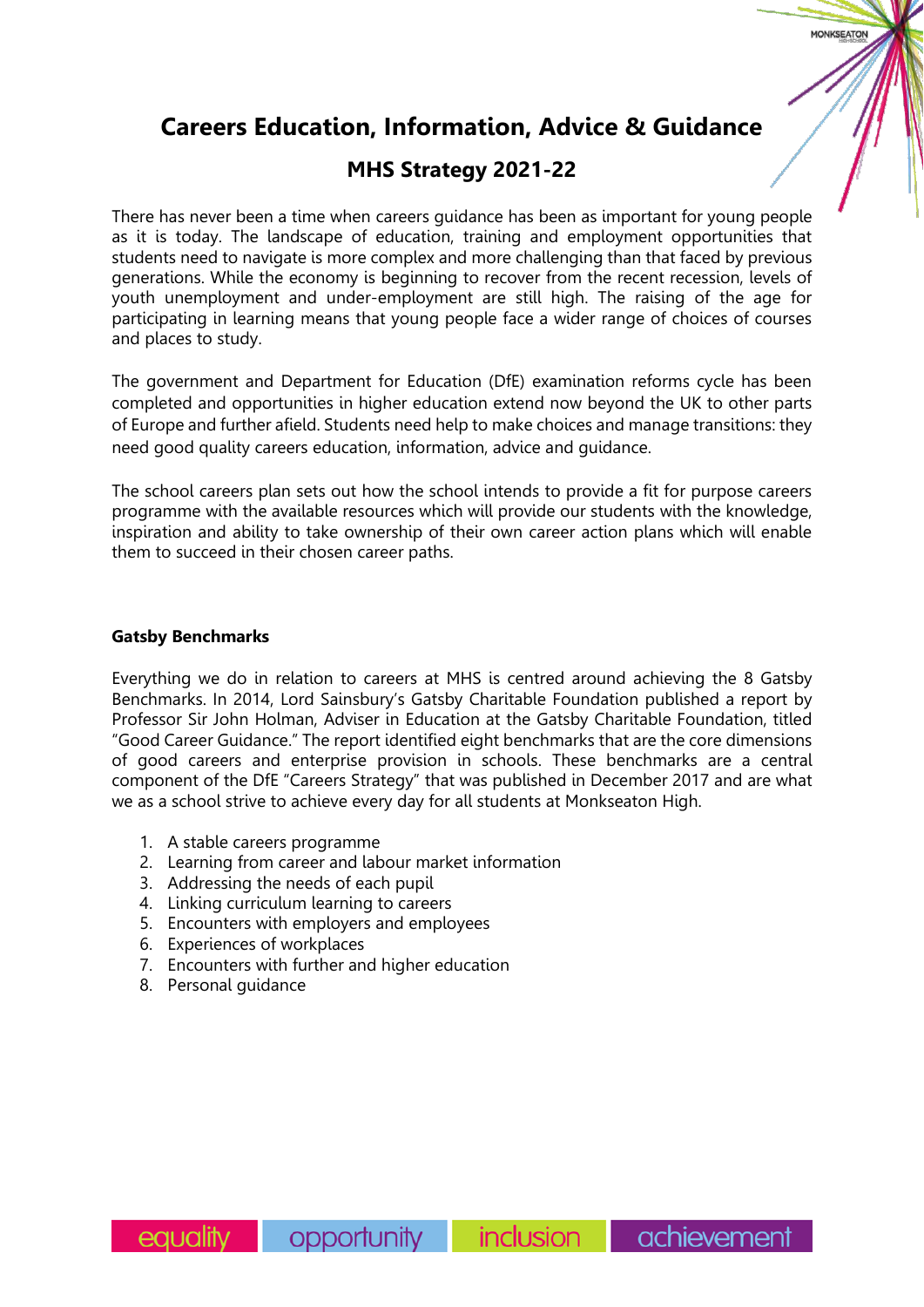## **Statutory requirements:**

As defined by the **DfE** (October 2018) in their **"**Careers guidance and access for education and training providers: Statutory guidance for governing bodies, school leaders and school staff" document.

- 1. Section 42A of the Education Act 1997 requires governing bodies to ensure that all registered pupils at the school are provided with independent careers guidance from year 8 (12-13 year olds) to year 13 (17-18 year olds).
- 2. The governing body must ensure that the independent careers guidance provided:
	- is presented in an impartial manner, showing no bias or favouritism towards a particular institution, education or work option;
	- includes information on the range of education or training options, including apprenticeships and technical education routes;
	- is quidance that the person giving it considers will promote the best interests of the pupils to whom it is given.
- 3. The Technical and Further Education Act 2017 inserts section 42B into the Education Act 1997 and came into force on 2 January 2018. This new law requires the proprietor of all schools and academies to ensure that there is an opportunity for a range of education and training providers to access all pupils in year 8 to year 13 for the purpose of informing them about approved technical education qualifications or apprenticeships.
- 4. The proprietor must prepare a policy statement setting out the circumstances in which education and training providers will be given access to pupils, and to ensure that this is followed.
	- The policy statement must be published and must include:
		- any procedural requirement in relation to requests for access;
		- grounds for granting and refusing requests for access;
		- details of premises or facilities to be provided to a person who is given access.
- 5. The proprietor may revise the policy statement from time to time. The proprietor must publish the policy statement and any revised statement. It is expected that a policy statement will be published for each academy within a multi-academy trust.
- 6. The School Information (England) Regulations 2008 require schools17 to publish information about the school's careers programme. This information must relate to the delivery of careers guidance to year 8 to 13 pupils in accordance with Section 42A of the Education Act 1997.

For the current academic year, you must include:

- the name, email address and telephone number of the school's Careers Leader
- a summary of the careers programme, including details of how pupils, parents, teachers and employers may access information about the careers programme
- how the school measures and assesses the impact of the careers programme on pupils
- the date of the school's next review of the information published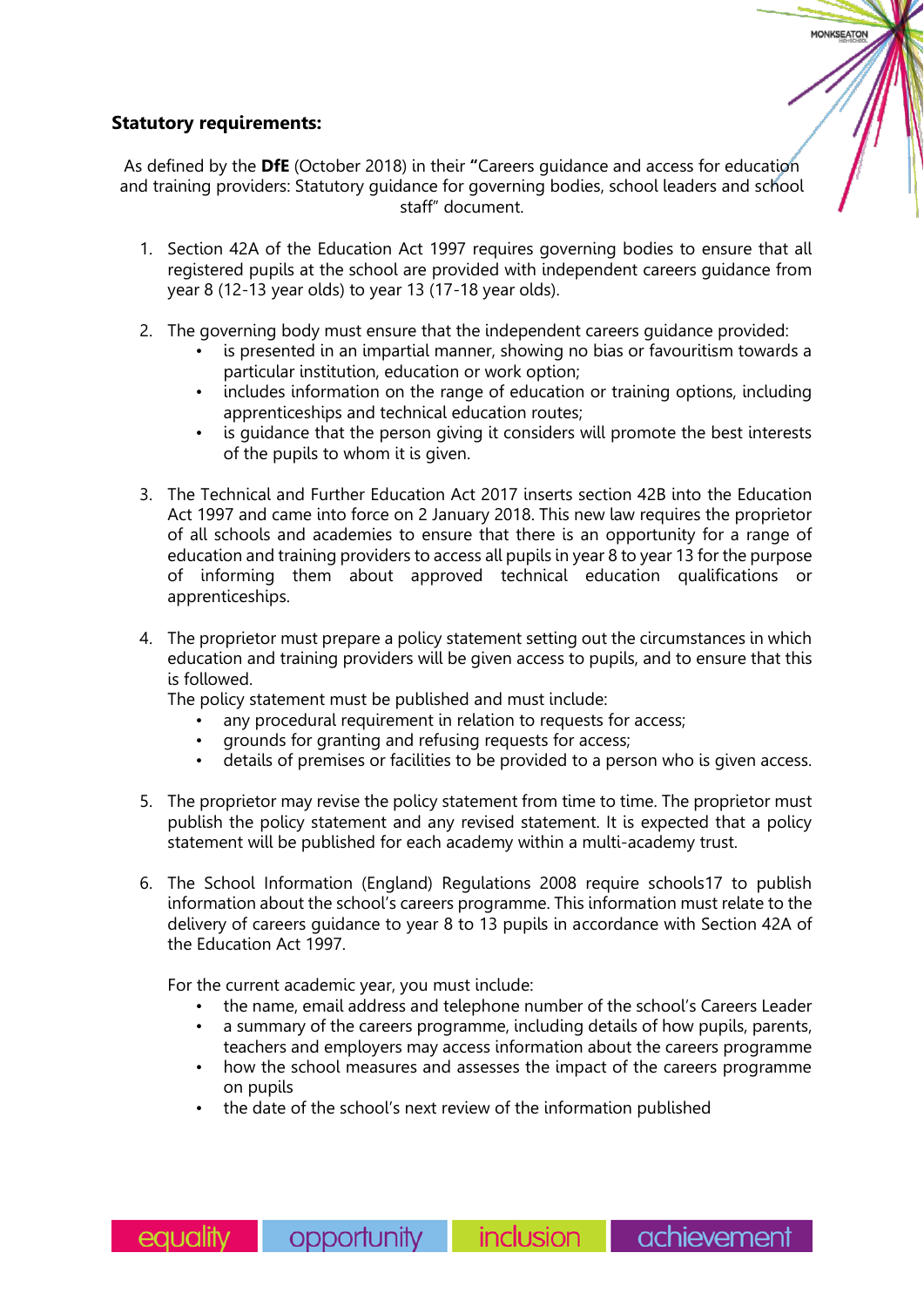#### **What is the governing body expected to do?**

7. The governing body should provide clear advice and guidance to the head teacher on which he/she can base a strategy for careers education and guidance which meets the school's legal requirements, is developed in line with the Gatsby Benchmarks and informed by the requirements set out in this document. Every school should have a member of their governing body who takes a strategic interest in careers education and guidance and encourages employer engagement.

**MONKSEATON** 

- 8. The governing body must make sure that arrangements are in place to allow a range of education and training providers to access all pupils in years 8-13 to inform them about approved technical education qualifications and apprenticeships, and that a policy statement setting out these arrangements is published. This should be part of a broader approach to ensuring that young people are aware of the full range of academic and technical routes available to them at each transition point.
- 9. The governance [handbook](https://assets.publishing.service.gov.uk/government/uploads/system/uploads/attachment_data/file/925104/Governance_Handbook_FINAL.pdf) provides information on governors' other legal duties.

#### **Compliance with the duties and statutory guidance**

10. In the event of suspected non-compliance with the duties and statutory guidance, our approach is for the parties involved to try to resolve the matter locally. This might include resolving a complaint in line with the school's published complaints procedure. If a complaint remains unresolved, the DfE School Complaints Unit will consider whether the school's statutory policies meet current education legislation and whether they have been adhered to. If the Department finds fault with a school's policies following a complaint, then remedial action could be taken. This could include an official or a Minister from the Department for Education writing to the school and, ultimately, the legal powers of intervention available to the Secretary of State for Education may be enforced.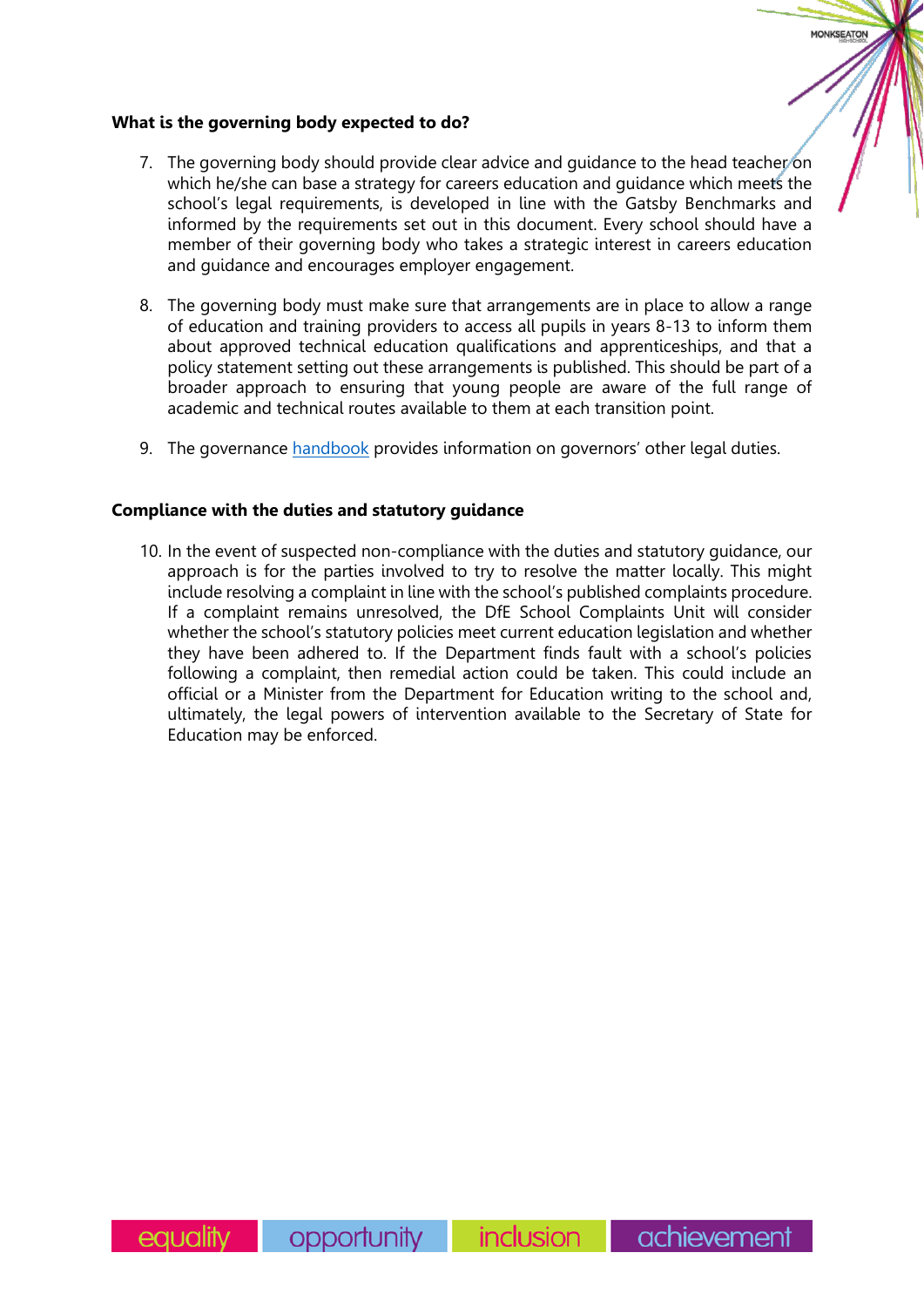## **Vision and Values:**

**MONKSEATOM** 

## **MHS Core CEIAG Aims**

- To help students develop the skills and confidence to make realistic and informed decisions about their futures and to manage the transitions from one stage of their education, training and work to the next.
- To ensure that students develop the skills and attitudes necessary for success in adult and working life.
- To make students aware of the range of opportunities which are realistically available to them in higher education and training
- To equip students with the necessary decision-making skills to manage those same transitions.
- To develop in students an awareness of the wide variety of education, training and careers opportunities both locally and nationally.
- To foster links between the school, local businesses and further/higher education establishments.
- To enable students to experience the world of work and develop transferable skills, for example; independence; resilience; personal learning and thinking skills.
- To ensure that wherever possible, all young people leave the school to enter employment, further education or training.
- To maintain a culture of high aspirations.
- To promote equality of opportunity, embrace diversity, challenge stereotypes and ensure all students who require any extra assistance and guidance to reach their potential.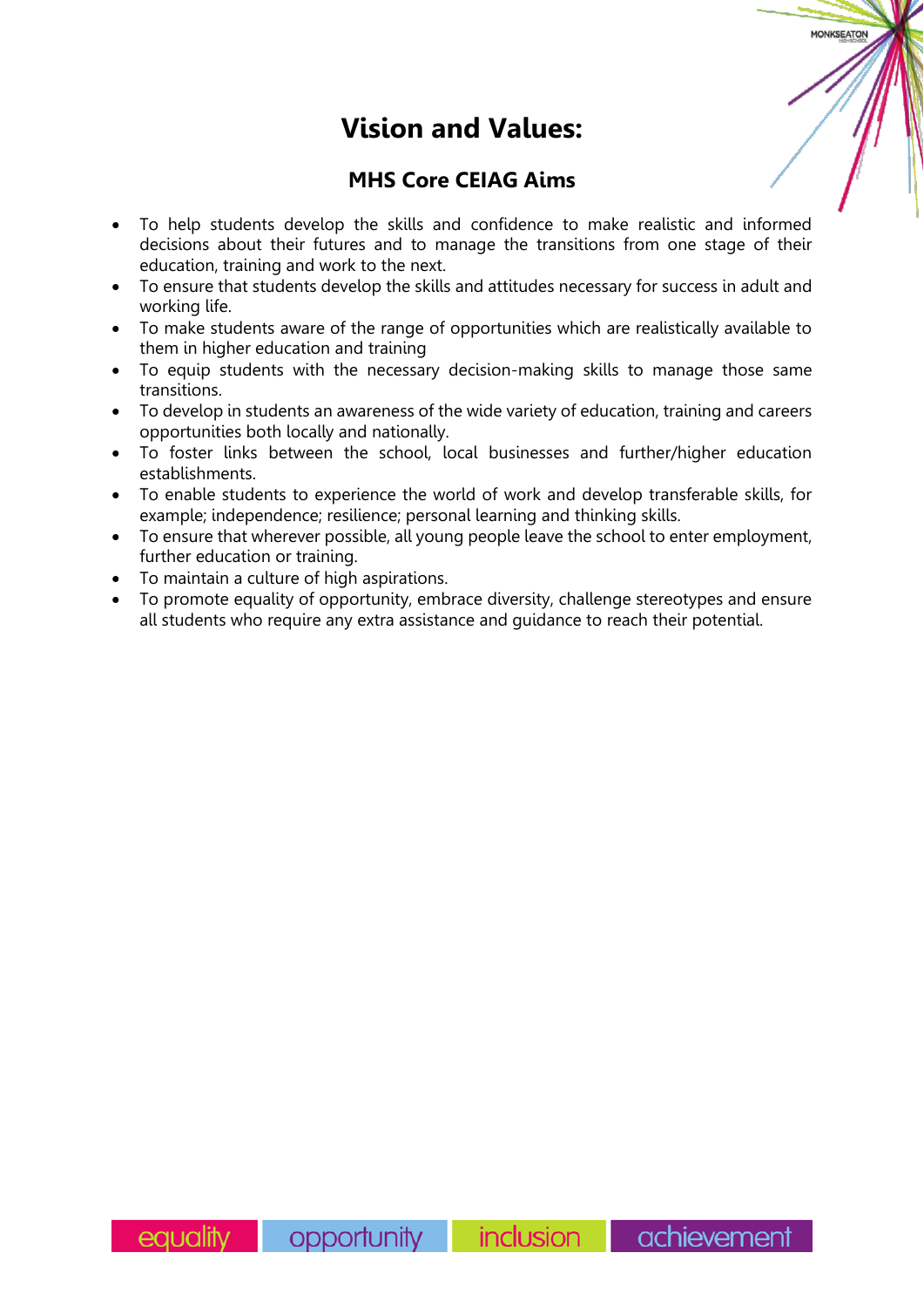## **Management and Delivery**

## **Roles and Responsibilities**

| Governing body            | Appointed Careers Governor: Angela Towes                                                                                  |  |
|---------------------------|---------------------------------------------------------------------------------------------------------------------------|--|
|                           | Review and approve the CEIAG Policy on an annual                                                                          |  |
|                           | basis                                                                                                                     |  |
|                           | Ensure that the school meets the statutory CEIAG                                                                          |  |
|                           | requirements as stipulated by the DfE                                                                                     |  |
|                           | Offer suggestions for improving the CEIAG provision in                                                                    |  |
|                           | place at MHS                                                                                                              |  |
|                           | Encourage employer engagement in CEIAG                                                                                    |  |
|                           | programme and ensure education and training                                                                               |  |
|                           | providers can access students.                                                                                            |  |
| <b>SLT</b>                | Hold the careers lead to account<br>$\bullet$                                                                             |  |
|                           | Assist in the review and evaluation of the CEIAG                                                                          |  |
|                           | provision in place                                                                                                        |  |
|                           | Offer suggestions for improving the CEIAG provision in                                                                    |  |
|                           | place at MHS                                                                                                              |  |
| Careers Leader            | Appointed Careers Lead: Sean Hay                                                                                          |  |
|                           | Co-ordinate CEIAG provision across the school                                                                             |  |
|                           | Provide staff CPD on an annual basis                                                                                      |  |
|                           | Liaise with external providers<br>$\bullet$                                                                               |  |
|                           | Monitor, review and evaluate CEIAG programme<br>$\bullet$                                                                 |  |
| Subject Leaders           | Assist in the delivery of CEIAG in subject areas (BM4 -<br>$\bullet$                                                      |  |
| $(RALS - raising)$        | careers in the curriculum)                                                                                                |  |
| achievement leaders)      | Organise careers related trips and guest speakers<br>٠                                                                    |  |
|                           | Promote careers opportunities within their subject area<br>$\bullet$                                                      |  |
| Head of Year              | Organise careers related trips and guest speakers<br>$\bullet$                                                            |  |
| (PRALS - pastoral raising | Promote careers opportunities with year groups                                                                            |  |
| achievement leaders)      | Oversee the effective delivery of the KS4 careers<br>٠                                                                    |  |
|                           | tutorials                                                                                                                 |  |
|                           |                                                                                                                           |  |
| All staff                 | Organise careers related trips and guest speakers<br>$\bullet$<br>Promote careers opportunities within their subject area |  |

#### **Staff Development:**

All staff are expected to contribute to the career learning and development of students in their different roles. To meet the training needs that arise from this, we will offer annual whole staff CPD on careers. An annual record of staff CEIAG training will be maintained.

## **Funding and Resourcing**

The CEIAG programme will be funded in line with the allocated school budget as defined by the Local Authority, Headteacher and Business Manager. In addition to allocated school funds, the programme will utilise funding available from external sources including the Local Enterprise Partnership and the North East Collaborative Outreach Programme.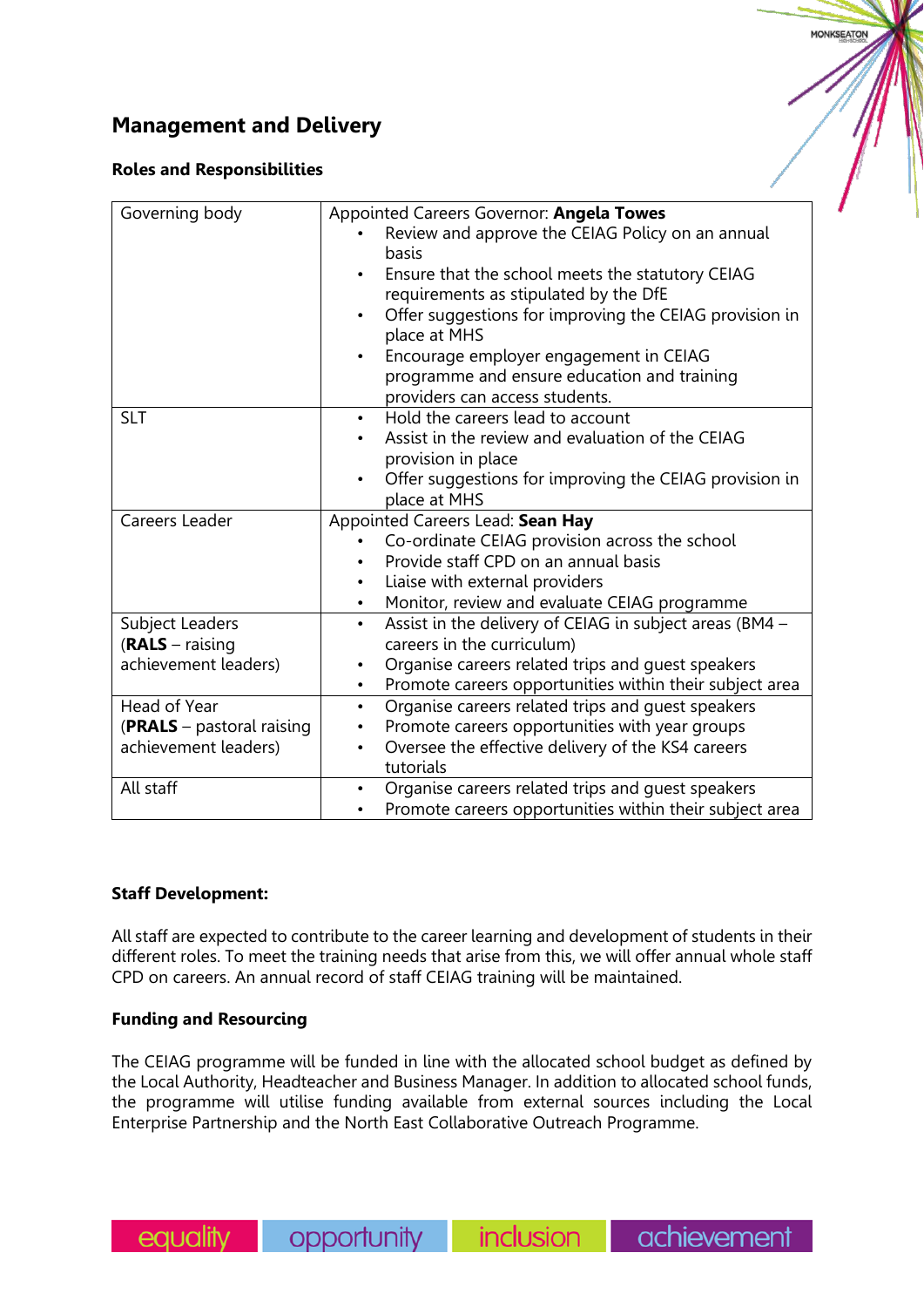## **Monitoring, Reviewing and Evaluating**

The implementation of the careers programme will be monitored and reviewed by the appointed careers lead. This will be done throughout the academic year but also annually, at the end of the academic year. This process is vital to ensure the careers provision in place at MHS is relevant and meets the needs of our students.

To assist in the monitoring and evaluation of our careers provision we will use the following systems;

- 1. **Compass+** this is an online system that enables the input and tracking of careers events and activities. It links with SIMS and can provide an accurate overview of the career's experiences of all students.
- 2. **Microsoft Forms Surveys** Microsoft Forms will be used to collect feedback from a range of stakeholders. This will include students, parents, teachers and external partners. These surveys will be used to determine the effectiveness and enjoyment of the careers provision in place at MHS.

We believe that it is important that robust measurement, monitoring and review procedures be put in place to provide a framework for on-going improvements. These will form the foundations for not only what we do, but how we do it and what we must endeavour to improve.

|                | Focus                      | Method                                                                                                                                        | Due Date                      |
|----------------|----------------------------|-----------------------------------------------------------------------------------------------------------------------------------------------|-------------------------------|
|                | <b>Business Engagement</b> | Survey at the end of each year<br>group activity to understand how<br>we can improve our relationships<br>with local businesses               | Ongoing across<br>2021-22     |
| $\overline{2}$ | Department Contribution    | A review of each department SEF<br>to analyse the contribution to the<br>whole school CEIAG program &<br>completion of department audits.     | Termly                        |
| 3              | <b>Student Needs</b>       | Survey at the end of each year<br>group activity to understand how<br>well we met our student's needs<br>and to identify improvements         | Final Half Term of<br>2021-22 |
| 4              | <b>Parent/Carer Needs</b>  | Selected sample of Parents/carers<br>survey to complete annual CEIAG<br>evaluation survey.                                                    | Final Half Term of<br>2021-22 |
| 5              | <b>Staff</b>               | Staff feedback to be collected after<br>careers events (e.g. Skills North<br><b>East Careers Event)</b>                                       | Ongoing across<br>2021-22     |
| 6              | <b>Compass Evaluations</b> | Careers lead to complete termly<br>compass evaluations to highlight<br>strengths and areas for<br>development against benchmarks<br>standards | Termly                        |

eauality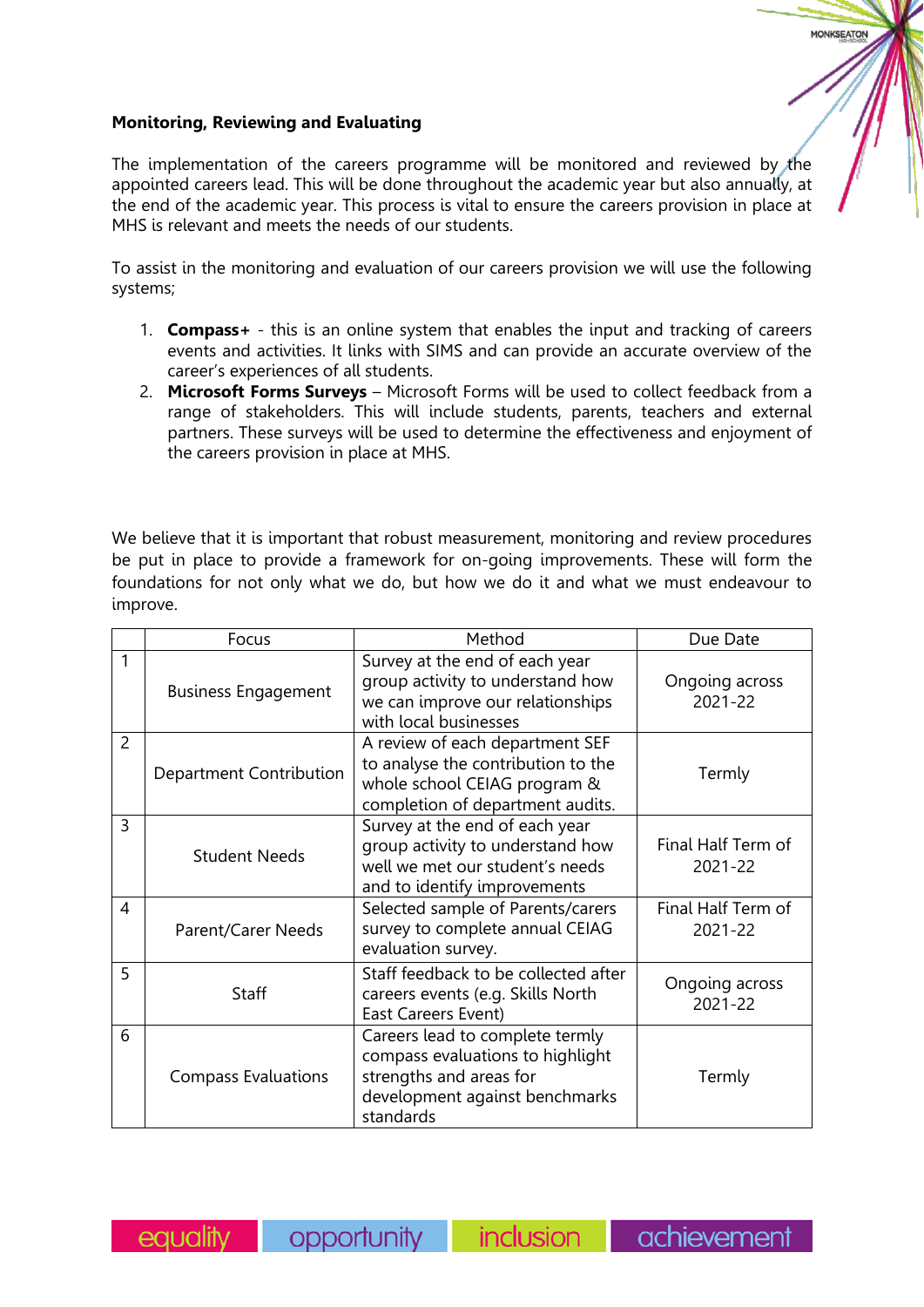## **Stakeholders and Partners**

| <b>Parents/Carers</b>                                                                 | At MHS we recognise the important role that parents/carers have in<br>their child's future pathways and decisions. We therefore aim to<br>support our parents/carers to feel confident and informed about<br>assisting their child. Tailored support can be found via the careers<br>section of the school website https://www.monkseaton.org.uk/parents.                                                         |
|---------------------------------------------------------------------------------------|-------------------------------------------------------------------------------------------------------------------------------------------------------------------------------------------------------------------------------------------------------------------------------------------------------------------------------------------------------------------------------------------------------------------|
| <b>Careers Support</b><br><b>Agencies</b>                                             | The school has an annual agreement with Connexions who provide our<br>students with impartial information, advice and guidance relating to<br>next steps, pathways and future careers. Please refer to the Connexions<br>Service Level Agreement for more detail.                                                                                                                                                 |
| <b>Employers,</b><br><b>Community</b><br><b>Partners and</b><br>Learning<br>providers | To ensure we offer a career programme that meets the need of our<br>students we work with a vast range of employers and external<br>providers. An annual record of the external providers we work with is<br>maintained. In addition, we have an appointed enterprise advisor (Paul<br>Nixon, Henry Riley Construction LLP) who assists in the review and<br>effective implementation of the MHS CEIAG programme. |

MONKSEATON

 $\eta$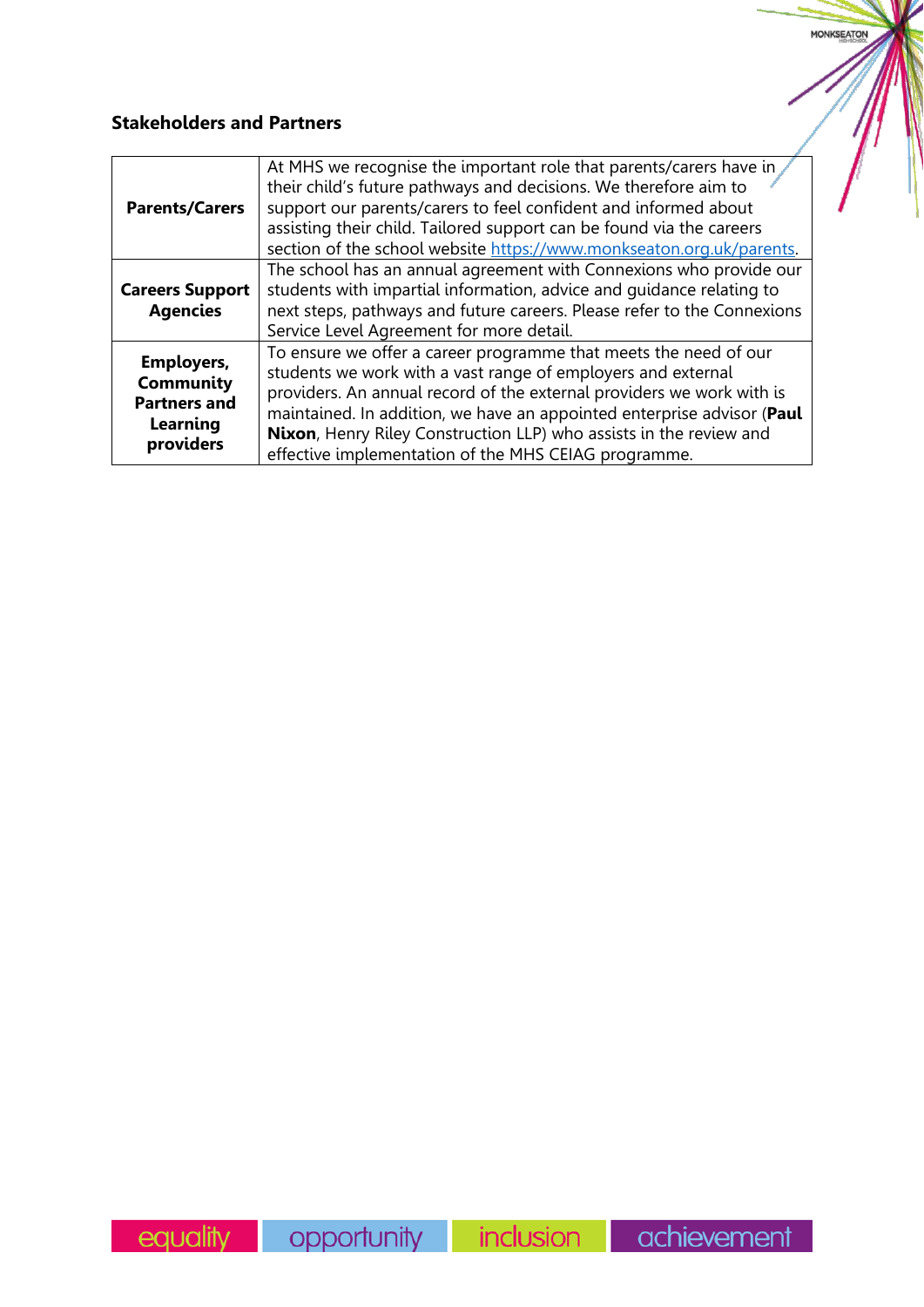## **Careers Provision: Learner Entitlement**

## **Year 9 Careers Entitlement**

- Students encouraged to reassess personal strengths identified in middle school (or previous school) with a focus on transferable skills.
- Students encouraged to investigate different jobs and careers and what they mean in terms of lifestyle, budgeting and a good work/life balance and develop economic awareness.
- Students to challenge stereotypes within the world of work and traditional job roles.
- Students should begin to think about GCSE option in terms of career pathways and plan future within school.
- Students access independent and impartial advice via drop in sessions. They are also encouraged to use careers resources available and informed where to find out more about specific courses/careers.

## **Year 10 Careers Entitlement**

- Students begin to explore 6th form options and interview techniques.
- Economic awareness developed further and students encouraged to think about employability, which careers appeal and to identify and set themselves realistic future goals.
- Students begin CV and cover letter writing.
- Students have optional access to independent and impartial advisers via drop in sessions. They are also encouraged to use careers resources available and informed where to find out more about specific courses/careers.
- Students complete work experience

## **Year 11 Careers Entitlement**

- Students are helped with post 16 choices and encouraged to consider all their options including further study in 6th form and apprenticeships. Interview techniques further developed.
- Students should use careers interviews to help understand different career pathways and entry requirements and encouraged to make contingency plans should results be better/worse than expected and set personal targets for development.
- Specific mock interviews for those with a particular career path in mind also available.
- Students are encouraged to think about the kind of behaviour potential employers look for.
- Students attend careers talks and fairs with employers and FE providers
- Students are assisted further with CV writing and encouraged to have a completed a CV and cover letter
- Students are kept up to date with post 16 deadlines.
- Students have optional access to independent and impartial advisers via drop in sessions. They are also encouraged to use careers resources available and informed where to find out more about specific courses/careers.